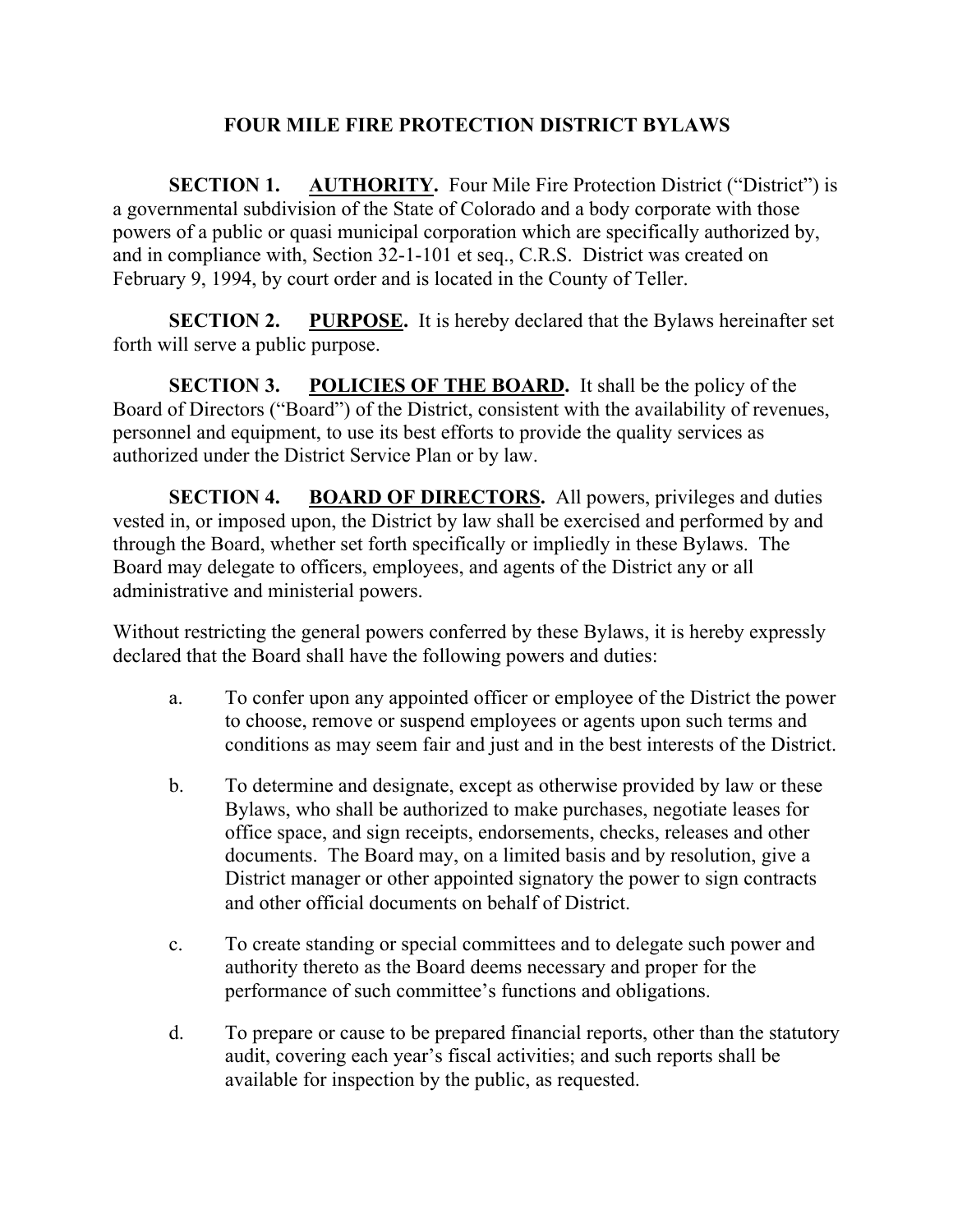## **SECTION 5. OFFICE.**

- **a. Business Office.** The principal business office of District shall be at 8437 Teller Road 11, Florissant, Colorado 80816, until otherwise designated by the Board.
- **b. Establishing Other Offices and Relocation.** The Board, by resolution, may from time to time, designate, locate and relocate its executive and business office and such other offices as, in its judgment, are necessary to conduct the business of the District.

## **SECTION 6. MEETINGS.**

- **a. Regular Meetings.** Regular meetings of the Board shall be conducted on the third Thursday of every month at 7:00 p.m. and held at the business office, unless otherwise noticed and posted.
- **b. Meeting Public.** All meetings of the Board, other than executive sessions and social gatherings, shall be open to the public. Meetings include any and all sessions of the Board, at which a quorum of the Board or three or more Directors are expected to be in attendance for discussion of District business, either in person, telephonically, or electronically
- **c. Notice of Meetings.** Section 6.a shall constitute formal notice of regular meetings to Board members, and no other notice shall be required to be given to the Board, other than the permanent posting. Written waivers of notice by Board members are not necessary.
- **d. Special Meetings.** Special meetings of the Board may be called by any one member of the Board upon seventy-two (72) hours written notice, which shall be posted in three (3) places within the District boundaries and at the County Clerk and Recorder's office of the county or counties in which the District is located, with a copy provided to each Director.
- **e. No Informal Action by Directors/Executive Sessions.** All official business of the Board shall be conducted at regular or special meetings. Executive sessions may be called at regular or special meetings, and conducted according to the following guidelines:
	- 1. Calling the Executive Session. The topic for discussion in the executive session shall be announced in a motion, and the specific statute that authorizes the executive session shall be cited. The matter to be discussed shall be described in as much detail as possible without compromising the purpose of being in executive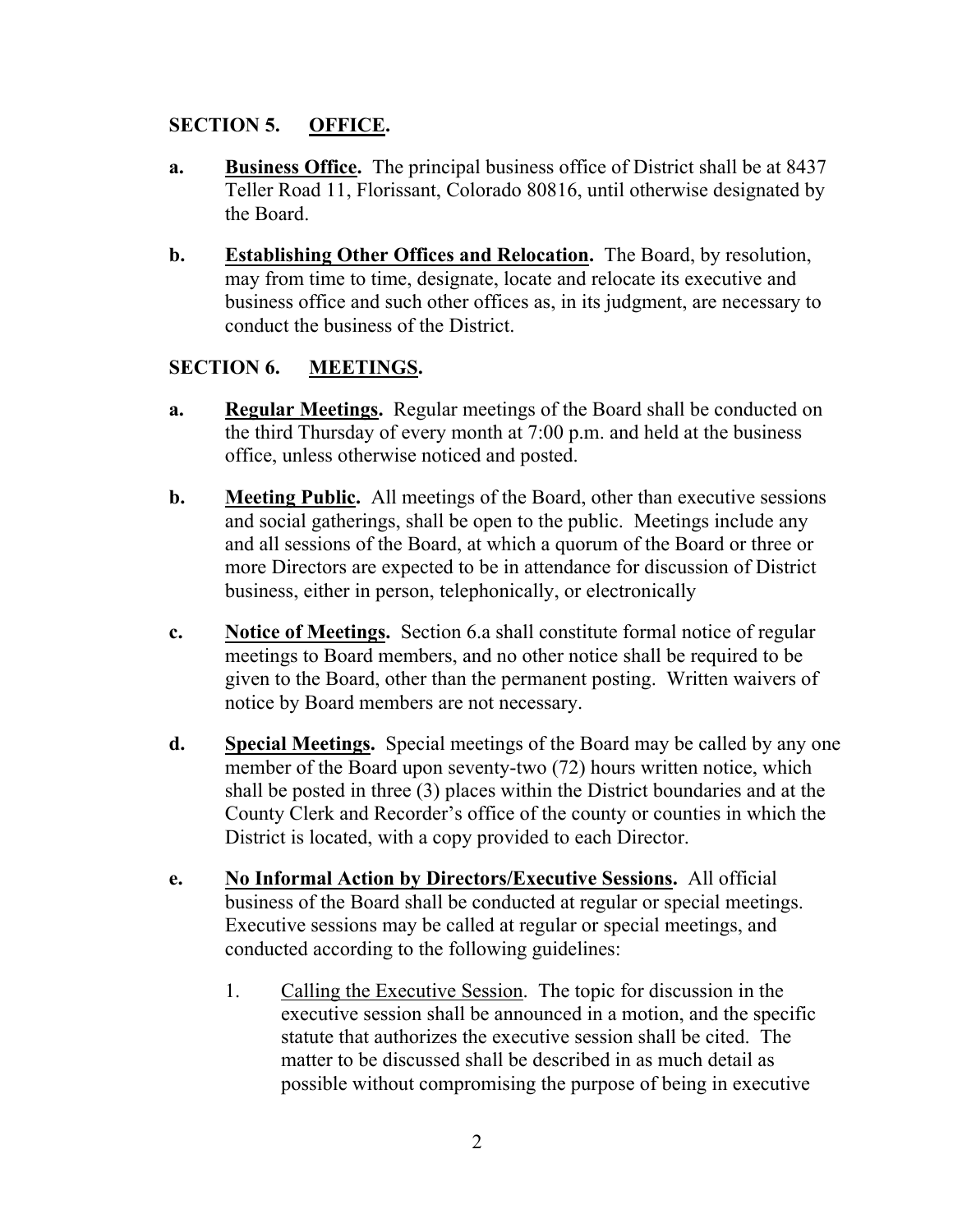session. An affirmative vote of two-thirds  $(2/3<sup>rd</sup>)$  of the quorum in attendance shall be required to go into executive session.

- 2. Conducting the Executive Session. No adoption of any proposed policy, position, resolution, rule, regulation, or formal action shall take place in an executive session. The discussion in executive session shall be limited to the reasons for which the executive session was called. An electronic record (such as an audio tape) of the actual contents of the discussion in the executive session shall be kept. No electronic or other record is necessary to be kept for any portions of the discussion which the District's attorney reasonably believes constitute attorney-client privileged communication. The attorney shall state on the electronic record when any portion of the executive session is not recorded as an attorney-client privileged communication or sign a statement to the same effect.
- 3. Records of Executive Sessions. The electronic record of any executive session shall be retained by the District for ninety (90) days from the date of the executive session and then destroyed. Electronic recordings of the executive session, or transcripts or other reproduction of the same, shall not be released to the general public for review under any circumstances, except as required by law.
- **f. Adjournment and Continuance of Meetings.** When a regular or special meeting is for any reason continued to another time and place, notice need not be given of the continued meeting if the time and place of such meeting are announced at the meeting at which the continuance is taken, except as required by law. At the continued meeting, any business may be transacted which could have been transacted at the original meeting.
- **g. Emergency Meetings.** Notwithstanding any other provisions in this Section 6, emergency meetings may be called by the Chair or any two (2) Board members in the event of an emergency that requires the immediate action of the Board in order to protect the public health, safety and welfare of the property owners and electors of the District, without notice if notice is not practicable. If possible, notice of such emergency meeting may be given to the Board by telephone or whatever other means are reasonable to meet the circumstances of the emergency. At such emergency meeting, any action within the power of the Board that is necessary for the immediate protection of the public health, safety and welfare may be taken; provided, however, that any action taken at an emergency meeting shall be effective only until the first to occur of (a) the next regular meeting, or (b) the next special meeting of the Board at which the emergency issue is on the public notice of the meeting. At such subsequent meeting, the Board may ratify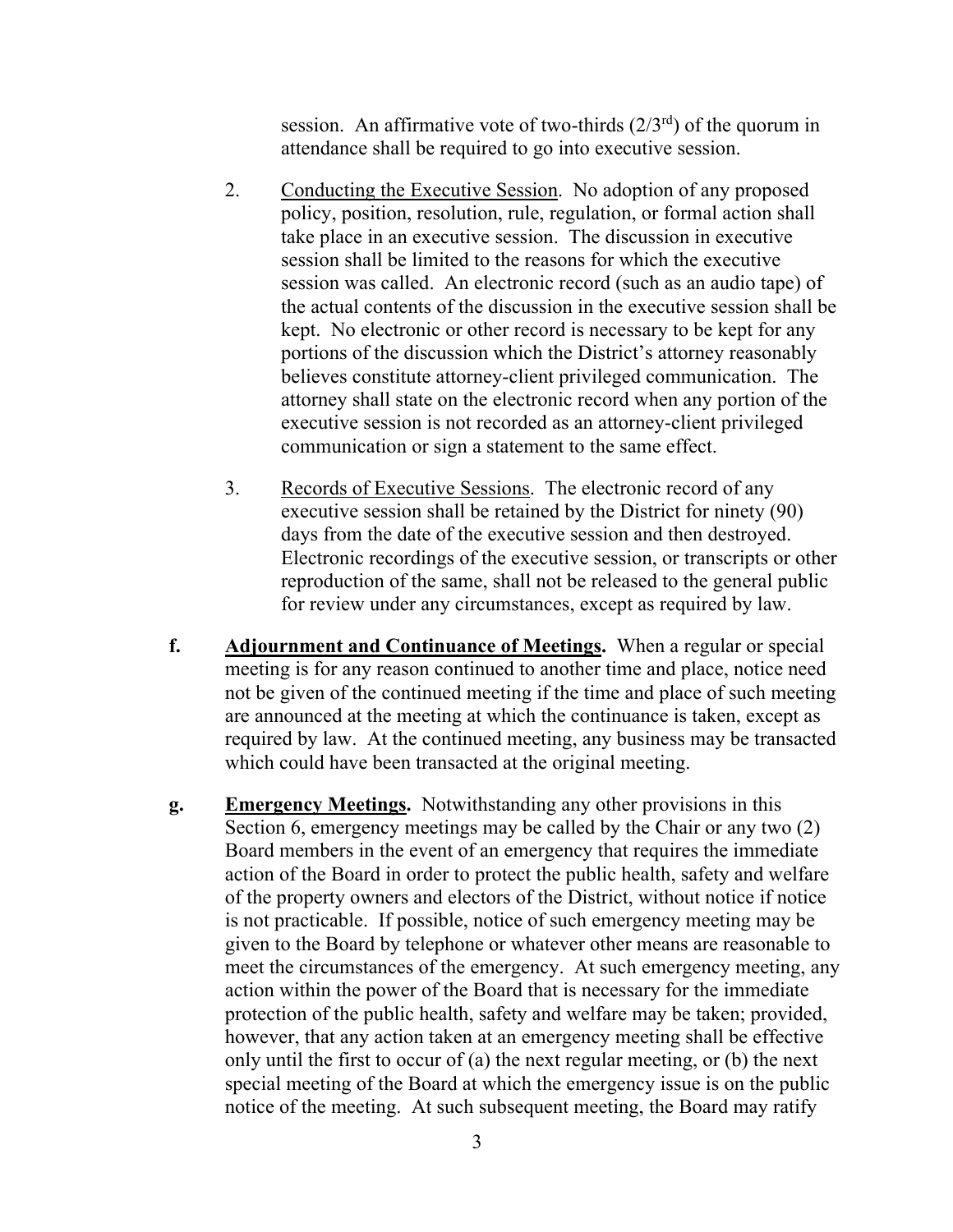any emergency action taken. If any emergency action taken is not ratified, then it shall be deemed rescinded as of the date of such subsequent meeting.

- **h. Email Meetings.** Section 24-6-402, C.R.S., requires that certain e-mail between three (3) Directors (or, when two Directors constitutes a quorum, two Directors) that discusses pending resolutions or other District business shall be considered a public meeting subject to the requirement of the Colorado Open Meetings Law.
- **i. Telephonic Attendance at Meetings.** Section 24-6-402(1)(b), C.R.S. defines a meeting as "Any kind of gathering to discuss public business, in person, by telephone, electronically, or by other means of communication." Directors may attend meetings by telephone (or other electronic means), so long as the he or she is able to reasonably hear the comments from the audience and any comments and discussion among other Directors and staff, and is able to participate in the discussion.

## **SECTION 7. CONDUCT OF BUSINESS.**

- **a. Quorum.** All official business of the Board shall be transacted at a regular or special meeting at which a quorum (majority) of the Directors shall be in attendance in person, telephonically, or electronically, except as provided in Section 6.h. above and Section 7.b.
- **b. Vote Requirements.** Any action of the Board shall require the affirmative vote of a majority of the Directors in attendance and voting. When special or emergency circumstances affecting the affairs of the District and the health and safety of District residents so dictate, then those Directors available at the time may undertake whatever action is considered necessary and may so instruct the District's employees, agents and contractors. Such actions shall later be ratified by the Board.
- **c. Electronic Signatures.** In the event the signature(s) of one or more members of the Board or appointed signatories are required to execute a written document, contract, note, bond, deed, and/or other official papers of the District, and the appropriate individual(s) is unable to be physically present to sign said documentation, such individual or individuals are authorized to execute the documentation electronically via facsimile or email signature, unless said documentation provides otherwise. Any electronic signature so affixed to a document shall carry the full legal force and effect of any original, handwritten signature. Except as approved herein, this provision of these Bylaws shall not be interpreted as establishing District's consent or authorization to bind District to any transaction by the use of electronic records or electronic means. This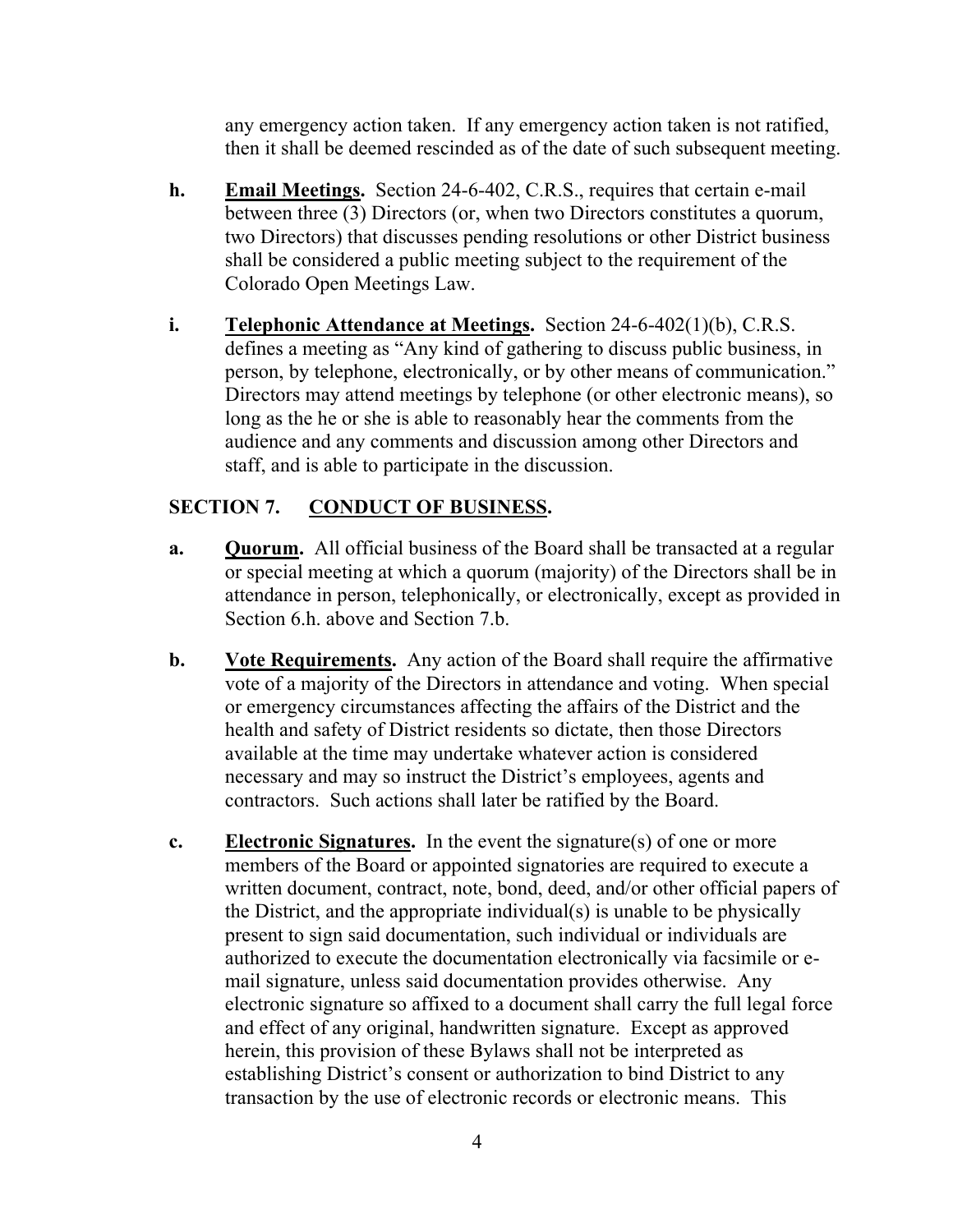provision is made pursuant to Article 71.3 of Title 24, C.R.S., also known as the Uniform Electronic Transactions Act.

- **d. Order of Business.** The business of all regular meetings of the Board shall be transacted, as far as practicable, in the following order, and the agenda for such meetings shall describe in as much detail as is possible the topics planned for discussion within each category:
	- 1. Changes to Agenda;
	- 2. Approval (or approval, as modified) of the Minutes of the previous meeting;
	- 3. Public input (for matters not otherwise on the Agenda/3-minute time limit/no disrupting, pursuant to § 18-9-108, C.R.S.);
	- 4. Officers, Committees and professional consultants;
	- 5. Unfinished business;
	- 6. New business and special orders;
	- 7. Executive Session, if needed; and
	- 8. Adjournment
- **e. Public Conduct at Meetings.** Comments by members of the public shall be made only during the "Public Input" portion of the meeting and shall be limited to three minutes per individual and five minutes per group spokesperson unless additional opportunity is given at the Board's discretion. Each member of the public wishing to speak may be asked to fill out a form indicating name, address, and agenda item to be addressed. Disorderly conduct, harassment, or obstruction of or interference with meetings by physical action, verbal utterance, nuisance or any other means are hereby prohibited and constitute a violation of District rules. Such conduct may result in removal of person(s) responsible for such behavior from the meeting and/or criminal charges filed against such person(s). To the extent such occurrences arise and the person(s) responsible refuse to leave the premises, law enforcement authorities will be summoned. Prosecution will be pursued under all applicable laws, including without limitation Sections 18-9-108, C.R.S. (disrupting lawful assembly), 18-9- 110, C.R.S. (public buildings - trespass, interference), and/or 18-9-117, C.R.S. (unlawful conduct on public property). Law enforcement may be requested to attend meetings at any time in which the Board believes their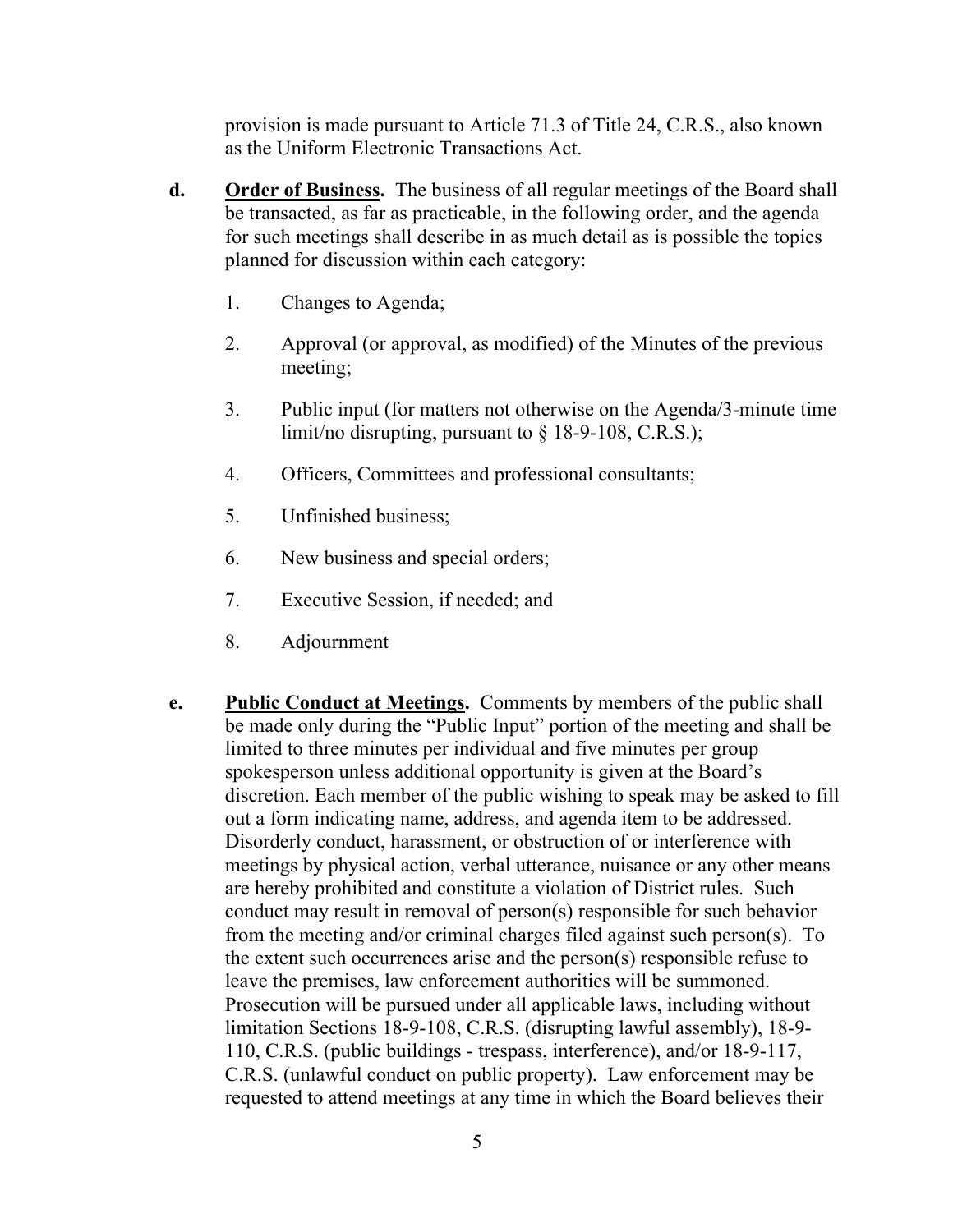presence will be an asset to the keeping of peace and the conducting of public business. 9 1 1 will be called at any time that the Board or staff feels threatened or endangered during a public meeting.

**f. Minutes.** Within a reasonable time after passage, all resolutions, motions and minutes of Board meetings shall be recorded in a visual text format that may be transmitted electronically and kept for that purpose and shall be attested by the Recording Secretary. Minutes of regular sessions shall be available for public review as soon as practicable following acceptance of the minutes by adoption of a motion therefore by the Board. Executive sessions shall be electronically recorded on audio tape or other electronic media, and such electronic recording or reproduction of the same shall be kept separate from minutes of regular sessions as described in Section 6.e of these Bylaws and shall not be open to the public except as required by law.

#### **SECTION 8. DIRECTORS, OFFICERS AND PERSONNEL.**

- **a. Director Qualifications and Terms.** Directors shall be electors of the District. The term of each Director shall be determined by relevant statutory provisions with elections held in even numbered years and conducted in the manner prescribed by Articles 1 through 13.5, Title 1, and Part 8, Article 1, Title 32, C.R.S. Each Director shall sign an oath of office.
- **b. Faithful Performance Bonds.** Each Director shall furnish, at the expense of the District, an individual, schedule or blanket surety bond in the sum of not less than \$1,000 each, conditioned on the faithful performance of the duties of his/her office. In addition, the Treasurer shall furnish, at the expense of the District, a corporate fidelity bond in a sum of not less than \$5,000, conditioned on the faithful performance of the duties of his/her office.
- **c. Director's Performance of Duties.** A Director of the District shall perform all duties of a Director, including duties as a member of any committee of the Board upon which the Director may serve, in good faith, in a manner which the Director reasonably believes to be in the best interests of District, and with such care as an ordinarily prudent person in a like position would use under similar circumstances. In performing the Director's duties, the Director shall be entitled to rely on information, opinions, reports, or statements, including financial statements and other financial data, in each case prepared or presented by persons and groups listed in subparagraphs l, 2 and 3 of this subsection c. The Director shall not be considered to be acting in good faith if (s)he has knowledge concerning the matter in question that would cause such reliance to be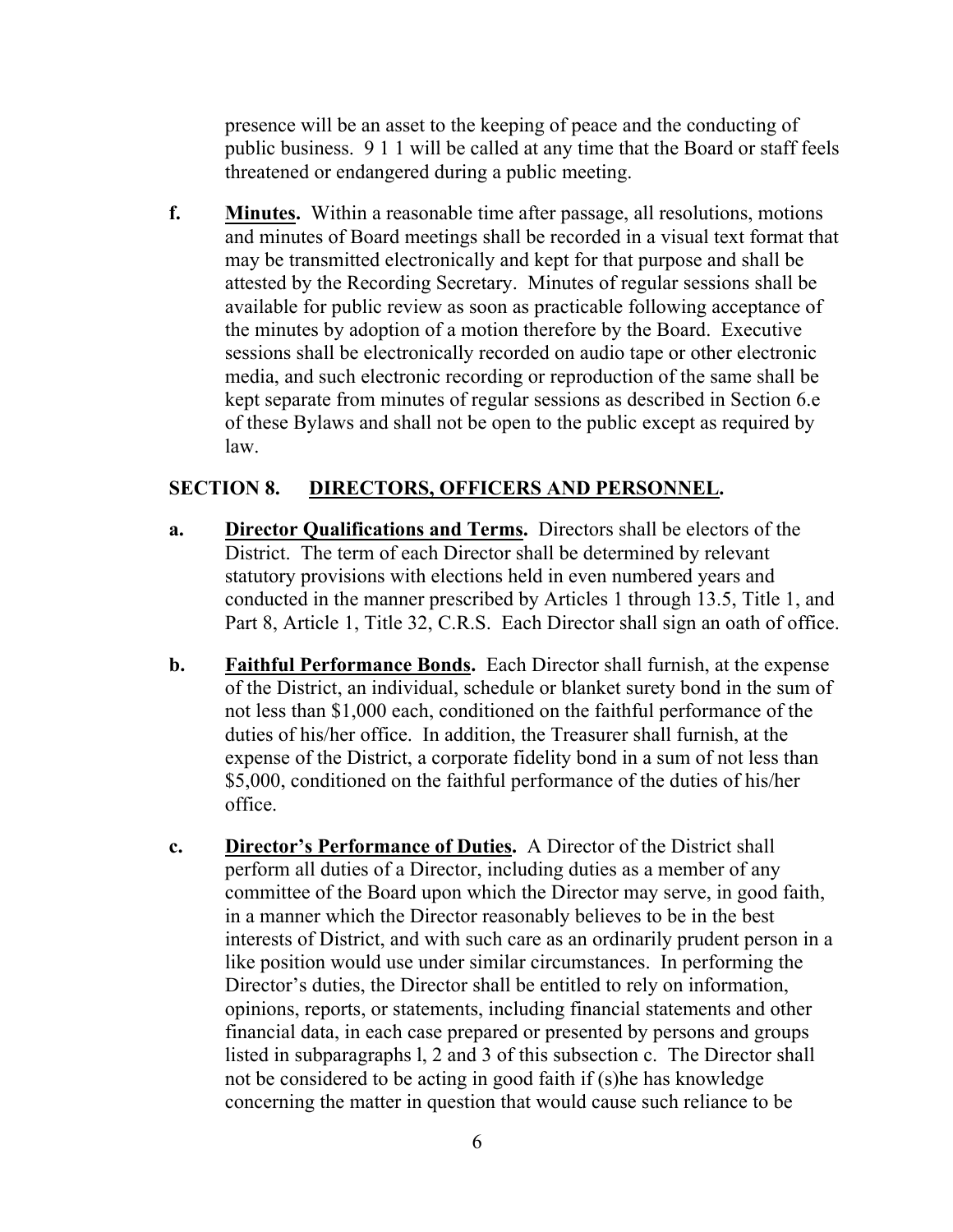unwarranted. A person who so performs the Director's duties shall not have any liability by reason of being or having been a Director of the District. Those programs and groups upon whose information, opinions, reports, and statements a Director is entitled to rely are:

- 1. One or more officers or employees of the District whom the Director reasonably believes to be reliable and competent in the matters presented;
- 2. Counsel, public accountants, or other persons as to matters which the Director reasonably believes to be within such persons' professional knowledge or expertise; and
- 3. A committee of the Board upon which the Director does not serve, duly designated in accordance with the provisions of the Bylaws, as to matters within its designated authority, which committee the Director reasonably believes to merit confidence.
- **d. Oath of Office.** Each member of the Board, before assuming the responsibilities of his or her office, shall take and subscribe an oath of office in the form prescribed by law.
- **e. Election of Officers.** The Board of Directors shall elect from its membership a Chair and President, Secretary, Treasurer, and Vice Presidents and Assistant Secretaries and/or Assistant Treasurers who shall be the officers of the Board of Directors and of the District. The Vice Presidents and Assistant Secretaries and/or Assistant Treasurers shall have all powers of the offices of Secretary and/or Treasurer as applicable, in the absence of such officers. The officers shall be elected by a majority of the Directors voting at such election. The Board may, from time to time, appoint an acting officer in the absence of any individual officer. The election of the officers shall be conducted biennially at the first regular meeting of the Board following the regular biennial election of the Directors held in May of even numbered years. Each officer so elected shall serve for a term of two (2) years, or as otherwise directed by the Board. Under any circumstance, the term shall continue until the election of his or her successor.
- **f. Vacancies.** Any vacancy occurring on the Board shall be filled by an affirmative vote of a majority of the remaining Directors, as prescribed by law, with the appointee to serve until the next biennial election, as prescribed by statute. The appointed individual must meet the statutorily prescribed qualifications for Directors and shall serve until the next regular election.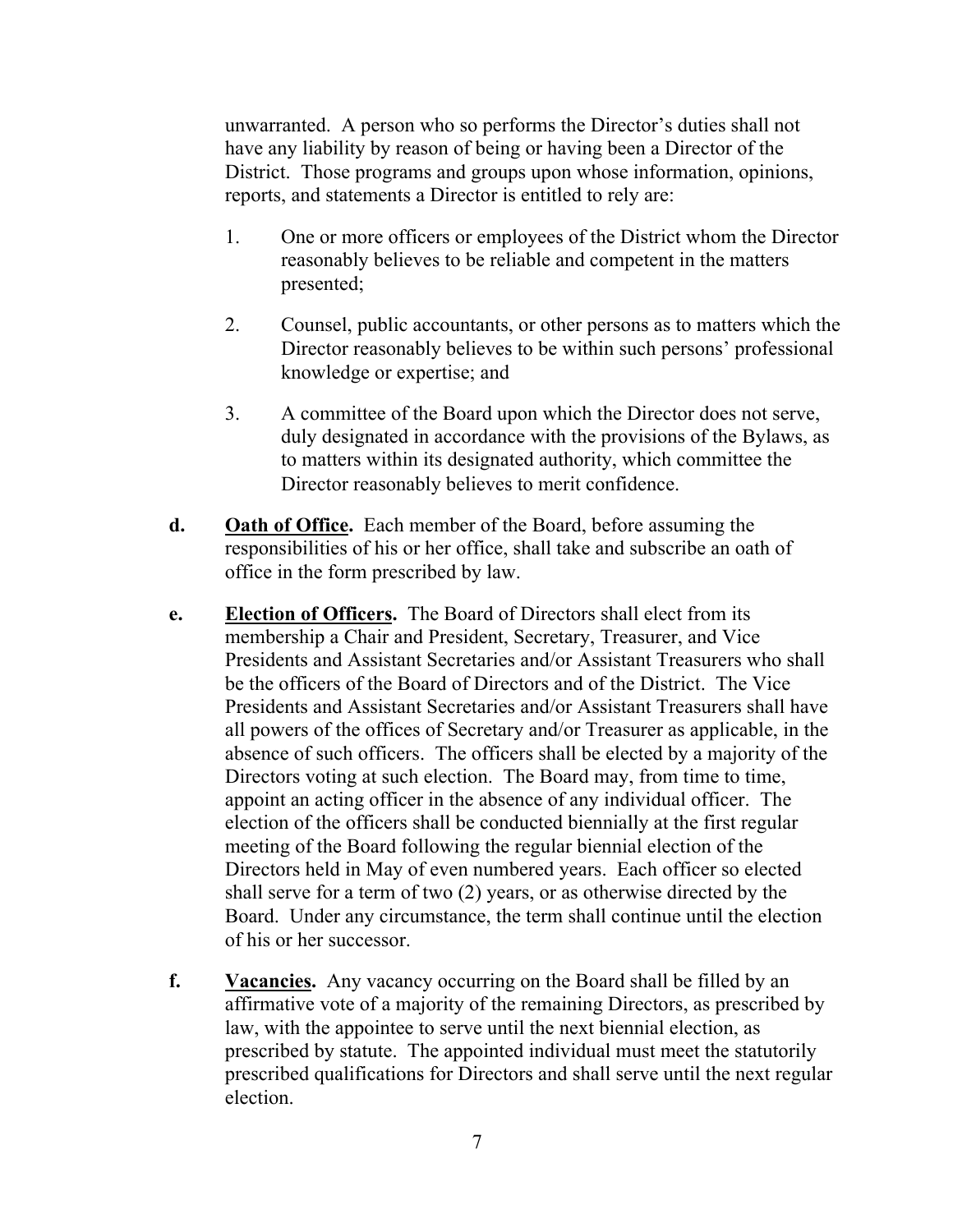- **g. Resignation and Removal.** Directors may be removed from office only by recall as prescribed by statute. Any Director may resign at any time by giving written notice to the Board, and acceptance of such resignation shall not be necessary to make it effective, unless the notice so provides.
- **h. Chair and President.** The Chair shall preside at all meetings. The Chair shall also be the President of the District. The President is authorized to sign all contracts, deeds, notes, debentures, warrants and other instruments on behalf of the District.
- **i. Secretary.** The Secretary shall preside at meetings in the absence of the Chair; be responsible for the records of the District; may act as Secretary at meetings of the Board and record all votes; shall be responsible for composing a record of the proceedings of the Board in a visual text format that may be transmitted electronically and kept for that purpose, which shall be an official record of the Board; and shall perform all duties incident to that office. The Secretary shall be the designated election official of the District, unless otherwise determined by the Board, and the custodian of the seal of District. The Secretary shall have the authority to affix such seal to and attest all contracts and instruments authorized to be executed by the Board.
- **j. Treasurer.** The Treasurer shall be authorized to invest or cause to be invested all surplus funds or other available funds of the District in permitted investments authorized by law or as specified by the Board. The Treasurer shall be chairman of the Budget Committee and of the Audit Committee. The Treasurer shall keep or cause to be kept strict and accurate accounts of all money received by and disbursed for and on behalf of District in permanent records.
- **k. Vice Presidents and Assistant Secretaries and/or Treasurers.** The Vice Presidents and Assistant Secretaries and/or Treasurers shall have all powers of the offices of President, Secretary and/or Treasurer, as applicable, in the absence of such officers. The Assistant Secretaries and/or Treasurers are also authorized to sign all contracts, deeds, notes, debentures, warrants, checks, and other instruments on behalf of the District. In the event that dual signatures of District officers are required on any instrument, then two (2) different officers shall sign such instrument.
- **l. Recording Secretary.** The Board shall have the authority to appoint a recording secretary who need not be a member of the Board of Directors, and who shall be responsible for recording all votes and composing a record of the proceedings of the Board in a visual text format that may be transmitted electronically and kept for that purpose, which shall be the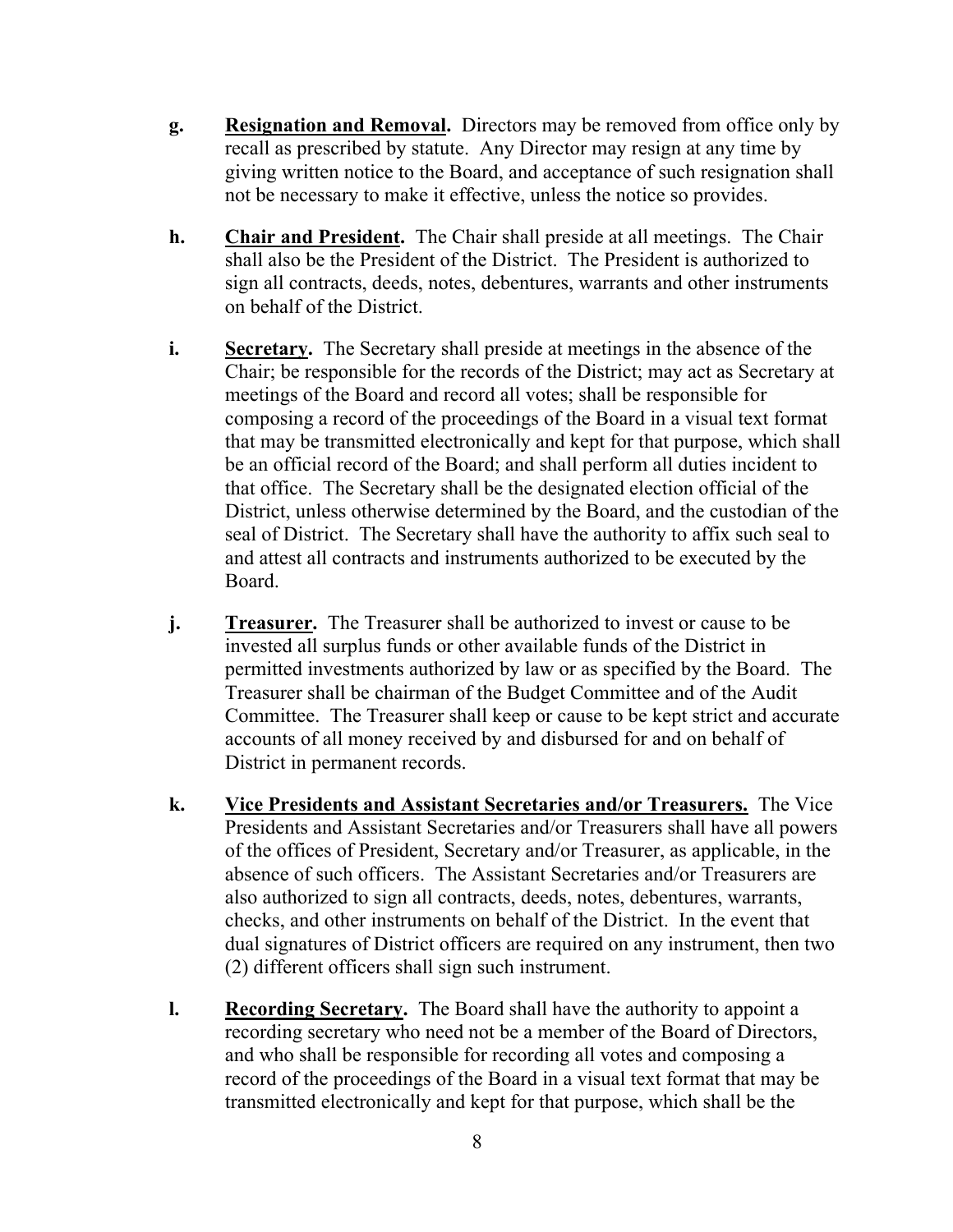official record of the Board. The recording secretary shall not be required to take an oath of office, nor shall the recording secretary be required to post a performance bond.

- **m. Additional Duties.** The officers of the Board shall perform such other duties and functions as may from time to time be required by the Board, by the Bylaws or rules and regulations of the District, by law, or by special exigencies, which shall later be ratified by the Board.
- **n. Manager or Administrator.** The Board may appoint a manager or contract with an administrator to serve for such term and upon such conditions, including compensation, as the Board may establish. Such manager or administrator shall have general supervision over the administration of the affairs, employees and business of the District and shall be charged with the hiring and discharging of employees and the management of District properties. Such manager or administrator shall have the care and custody of the general funds of the District and shall deposit or cause to be deposited the same in the name of District in such banks or savings associations as the Board may select. Such manager or administrator will approve all vouchers, orders and checks for payment, and shall keep or cause to be kept regular books of account of all District transactions and shall obtain, at the District's expense, such bond for the faithful performance of its duties as the Board may designate. The Board may delegate such powers and duties to the manager or administrator as it deems appropriate.
- **o. Personnel Selection and Tenure.** The selection of agents, employees, engineers, accountants, special consultants and attorneys of the District by the Board will be based upon the relative qualifications and capabilities of the applicants and shall not be based on political services or affiliations. Agents and employees shall hold their offices at the pleasure of the Board. Contracts for professional services of engineers, accountants, special consultants and attorneys may be entered into on such terms and conditions as may seem reasonable and proper to the Board.

#### **SECTION 9. FINANCIAL ADMINISTRATION.**

- **a. Fiscal Year.** The fiscal year of the District shall commence on January 1<sup>st</sup> of each year and end on December 31st.
- **b. Budget Committee.** There shall be a permanent Budget Committee composed of the Treasurer, a member of the Board appointed by the President, and the administrator, if any, which shall be responsible for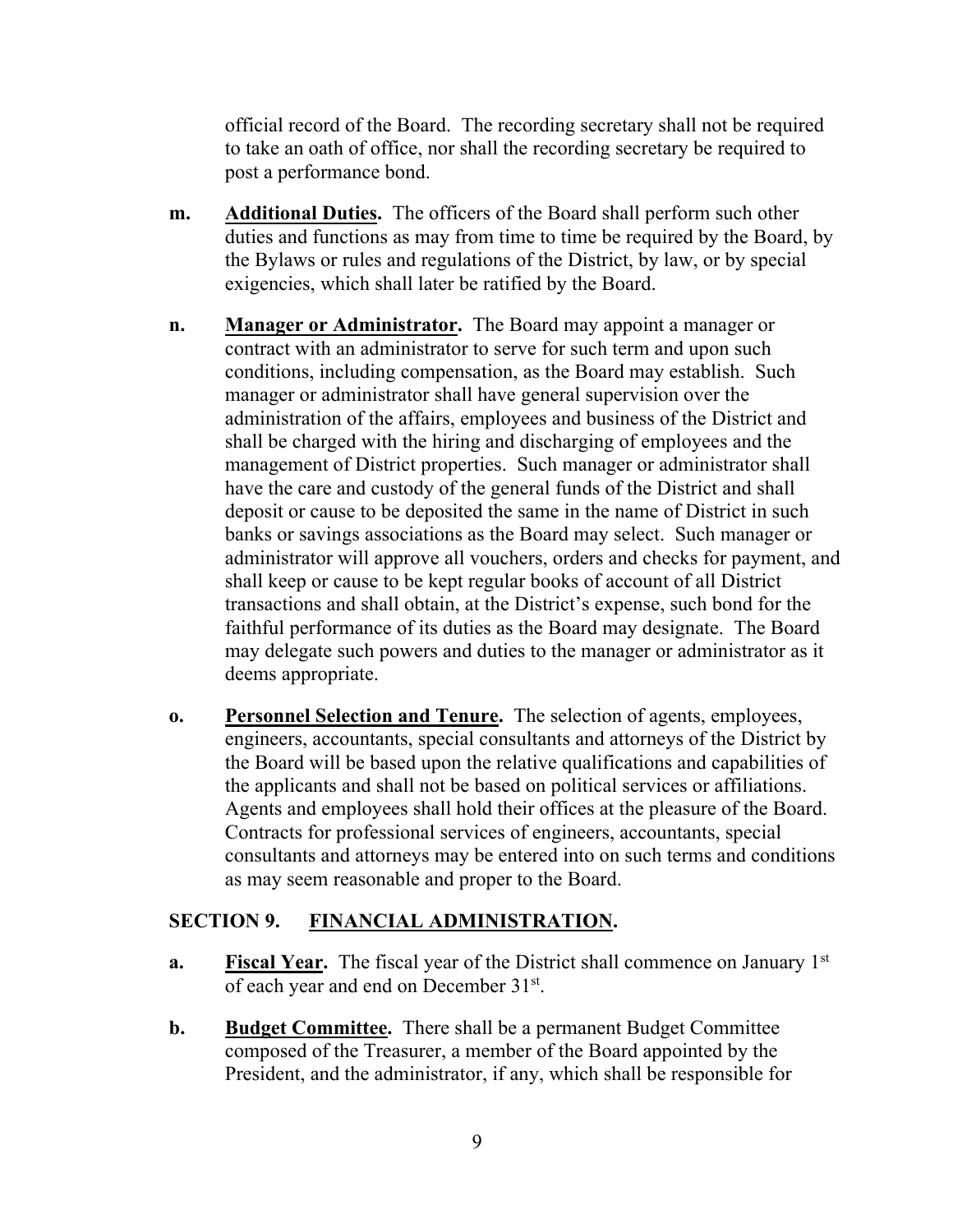preparation of the annual budget of the District and such other matters as may be assigned to it by the President or the Board.

- **c. Budget.** On or before October  $15<sup>th</sup>$  of each year, the Budget Committee shall prepare and submit to the Board a proposed budget for the ensuing fiscal year. Such proposed budget shall be accompanied by a statement which shall describe the important features of the budget plan and by a general summary wherein shall be set forth the aggregate features of the budget in such manner as to show the balanced relations between the total proposed expenditures and the total anticipated income or other means of financing the proposed budget for the ensuing fiscal year, as contrasted with the corresponding figures for the last completed fiscal year and the current fiscal year. It shall be supported by explanatory schedules or statements classifying the expenditures contained therein by services, subjects and funds. The anticipated income of the District shall be classified according to the nature of receipts.
- **d. Notice of Budget.** Upon receipt of the proposed budget, the Board shall cause to be published a notice that the proposed budget is open for inspection by the public at the business office; that the Board will consider the adoption of the proposed budget at a public hearing on a certain date; and that any interested elector may inspect the proposed budget and file or register any objections thereto at any time prior to its final adoption. Notice shall be posted or published in substantial compliance with law.
- **e. Adoption of Budget.** On the day set for consideration of such proposed budget, the Board shall review the proposed budget and revise, alter, increase or decrease the items as it deems necessary in view of the needs of the District and the probable income of the District. The Board shall then adopt a budget, either during the budget hearing or at a later date and time to be set by the Board, setting forth the expenditures to be made in the ensuing fiscal year. The Board shall provide for sufficient revenues to finance budgeted expenditures with special consideration given to the proposed ad valorem property tax levy.
- **f.** Levy and Collection of Taxes. On or before December 15<sup>th</sup> of each year, the Board shall certify to the Board of County Commissioners of the County or Counties in which the District is located the mill levy established for the ensuing fiscal year, in order that, at the time and in the manner required by law for the levying of taxes, such Commissioners shall levy such tax upon the assessed valuation of all taxable property within District.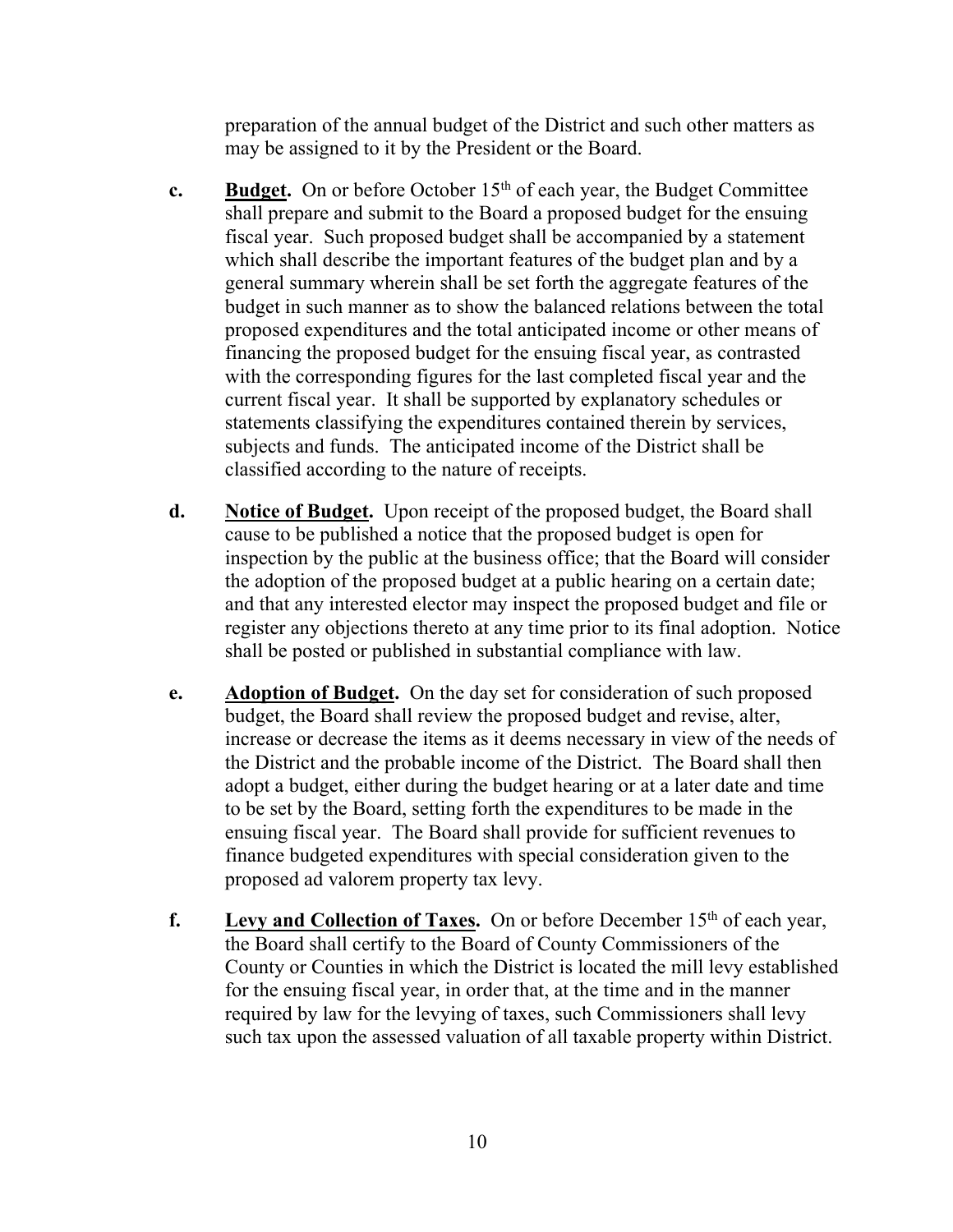**g. Filing of Budget.** On or before January 30<sup>th</sup> of each year, the Board shall cause a certified copy of such budget to be filed with the Division of Local Government in the Colorado Department of Local Affairs.

## **h. Appropriating Resolution.**

- 1. At the time of adoption of the budget, the Board shall enact a resolution making appropriations for the ensuing fiscal year. The amounts appropriated thereunder shall not exceed the amounts fixed therefor in the adopted budget.
- 2. The income of the District, as estimated in the budget and as provided for in the tax levy resolution and other revenue and borrowing resolutions, shall be allocated in the amounts and according to the funds specified in the budget for the purpose of meeting the expenditures authorized by the appropriation resolution.
- 3. The Board may make an appropriation to and for a contingent fund to be used in cases of emergency or other unforeseen contingencies.
- **i. No Contract to Exceed Appropriation.** The Board shall have no authority to enter into any contract, or otherwise bind or obligate the District to any liability for payment of money for any purposes, for which provision is not made in an appropriation resolution, including any legally authorized amendment thereto, in excess of the amounts of such appropriation for that fiscal year. Any contract, verbal or written, contrary to the terms of this Section shall be void ab initio, and no District funds shall be expended in payment of such contracts.

# **j. Contingencies.**

- 1. In cases of emergency caused by a natural disaster, public enemy, or other contingency which could not reasonably have been foreseen at the time of the adoption of the budget, the Board may authorize the expenditure of funds in excess of the budget by resolution duly adopted by a two-thirds  $(2/3<sup>rd</sup>)$  vote of the Board. Such resolution shall set forth in full the facts concerning the emergency and shall be included in the minutes of such meeting.
- 2. If so enacted, a copy of the resolution authorizing additional expenditures shall be filed with the Division of Local Government in the Colorado Department of Local Affairs and shall be published in compliance with statutory requirements.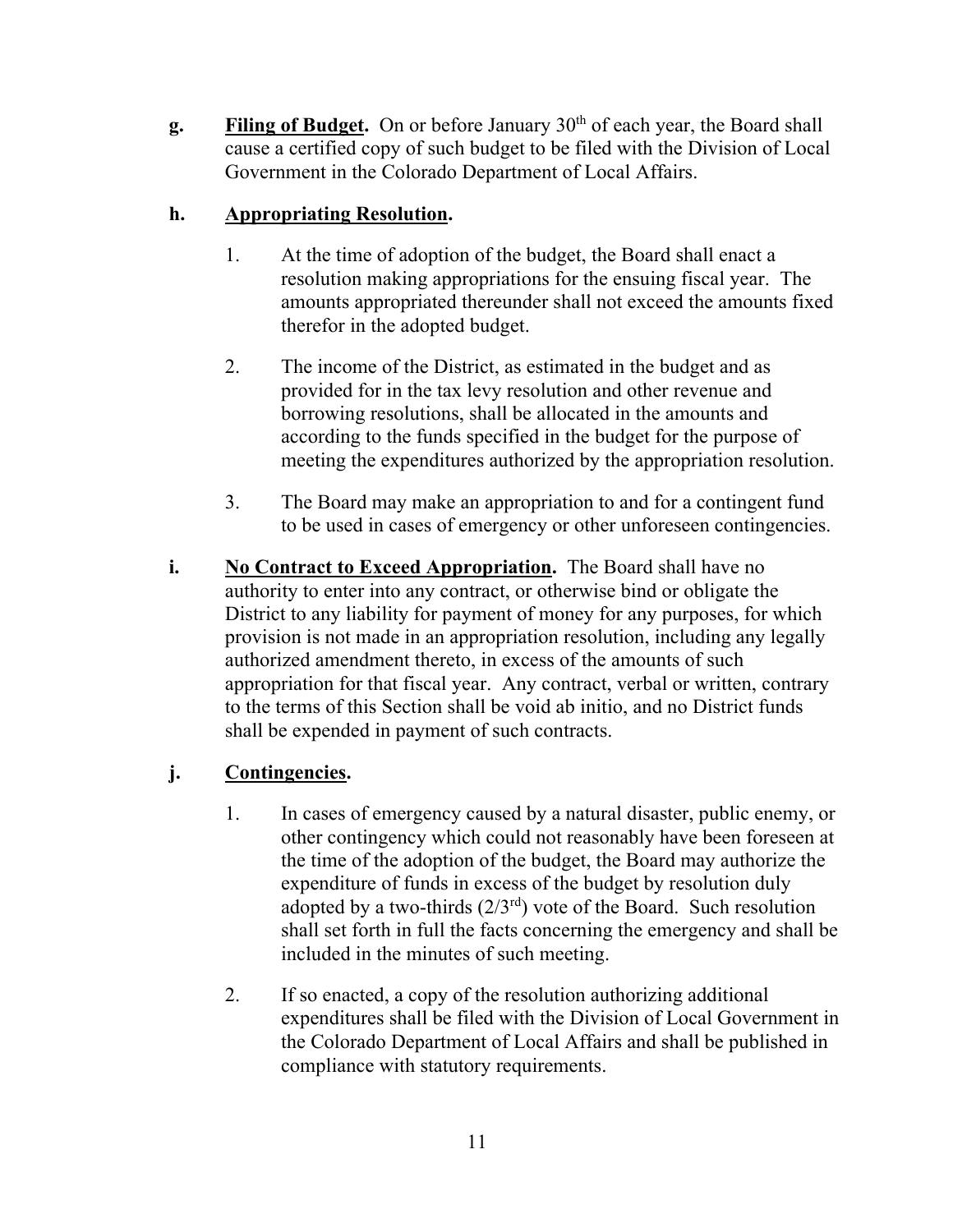## **k. Payment of Contingencies.**

- 1. If there is unexpended or uncommitted money in funds other than those to which the emergency relates, the Board shall transfer such available money to the fund from which the emergency expenditure is to be paid.
- 2. To the extent that transferable funds are insufficient to meet the emergency appropriation, the Board may borrow money through (a) the issuance of tax anticipation warrants, to the extent that the mill levy authority of the District is available as provided by law, or (b) the issuance of bond anticipation notes payable from future bond proceeds or operating revenue, or (c) any other lawful and approved method.

## **l. Annual Audit.**

- 1. The Board shall cause an annual audit (or exemption from audit) to be made at the end of each fiscal year of all financial affairs of the District through December  $31<sup>st</sup>$  of such fiscal year. In all events, the audit report must be submitted to the Board within six (6) months of the close of such fiscal year or as otherwise provided by law. Such audit shall be conducted in accordance with generally accepted auditing standards by a registered or certified public accountant, who has not maintained the books, records and accounts of District during the fiscal year. The auditor shall prepare, and certify as to its accuracy, an audit report, including a financial statement and balance sheet based on such audit, an unqualified opinion or qualified opinion with explanations, and a full disclosure of any violation of Colorado law pursuant to statutory requirements.
- 2. There shall be a permanent Audit Committee composed of the Treasurer and one other member of the Board appointed by the President. The Audit Committee shall be responsible for the appointment, compensation, selection (to be approved by the Board), retention, and oversight of the work of any independent accountants engaged for the purpose of preparing or issuing an independent audit report or performing other independent audit, review or attest services for the District. The Audit Committee may, as necessary and to the extent of its ability, provide independent review and oversight of the District's financial reporting processes, internal controls and independent auditors. All accountants thus engaged shall report directly to the Audit Committee.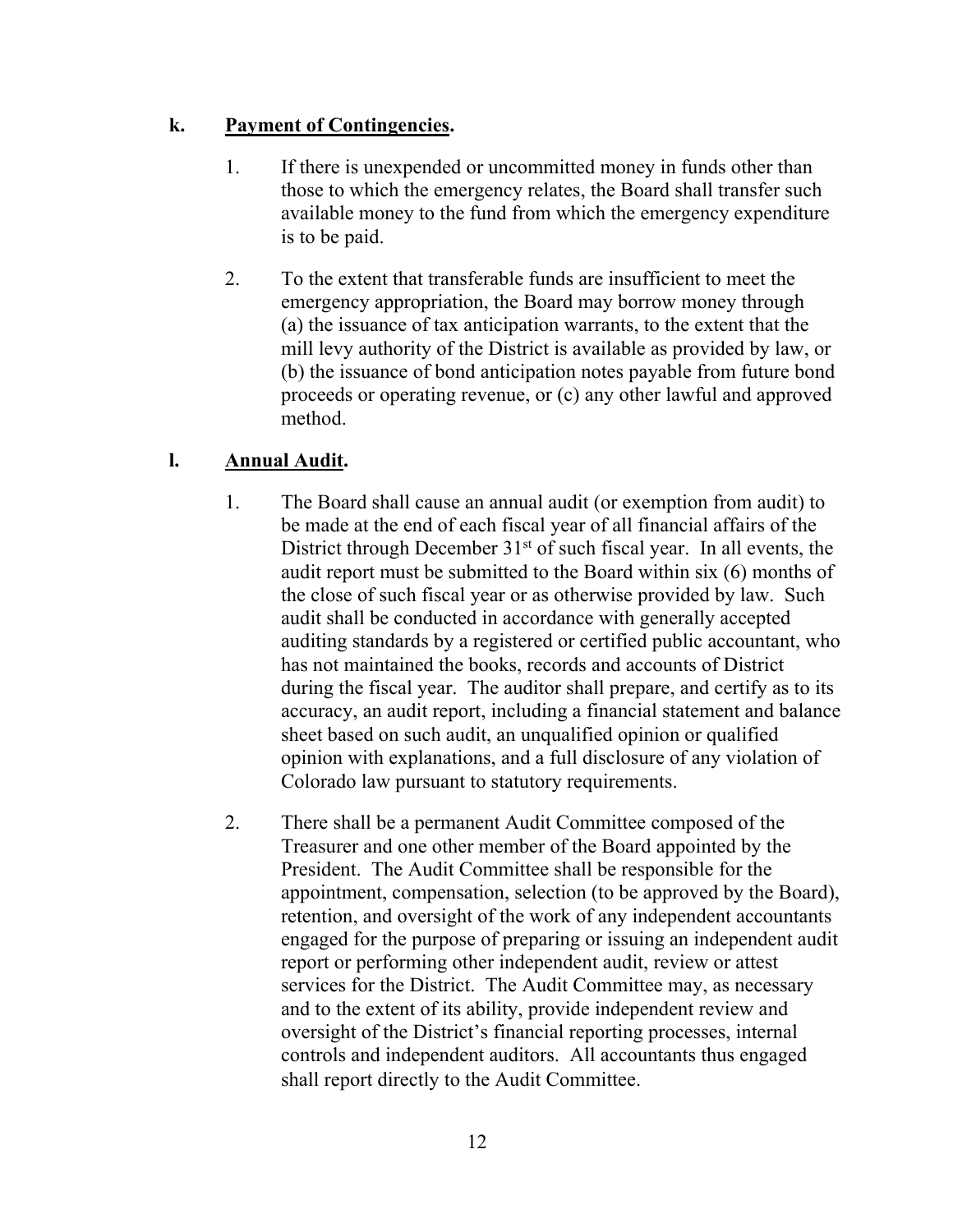- 3. A copy of the audit report shall be maintained by the District as a public record for public inspection at all reasonable times.
- 4. A copy of the audit report shall be forwarded to the State Auditor or other appropriate State official pursuant to statutory requirements.
- 5. Notwithstanding the foregoing audit requirement, the Board may file for an application from exemption from audit if the statutory criteria are met.

**SECTION 10. CORPORATE SEAL.** The seal of the District shall be a circle containing the name of the District and shall be used on all documents and in such manner as seals generally are used by public and private corporations. The Secretary shall keep, or cause to be kept, the seal and shall be responsible for its safe keeping and care.

**SECTION 11. DISCLOSURE OF CONFLICT OF INTEREST.** A potential conflict of interest of any Director shall be disclosed in accordance with State law, particularly Article 18 of Title 24, C.R.S., and Sections 32-1-902(3) and 18-8-308, C.R.S.

**SECTION 12. COMPENSATION.** Each Director shall receive the maximum compensation authorized by statute, unless otherwise determined by the Board. No Director shall receive compensation as an employee of the District, except as may be provided by statute.

#### **SECTION 13. INDEMNIFICATION OF DIRECTORS AND**

**EMPLOYEES.** The District shall defend, hold harmless and indemnify any Director, officer, agent, or employee, whether elective or appointive, against any tort or liability, claim or demand, without limitation, arising out of any alleged act or omission occurring during the performance of official duty, as more fully defined by law or by an indemnification resolution, if any. The provisions of this Section shall be supplemental and subject to and, to the extent of any inconsistency therewith, shall be modified by the provisions of the Colorado Governmental Immunity Act, 24-10-101, et seq., C.R.S.

**SECTION 14. BIDDING AND CONTRACTING PROCEDURES.** Except in cases in which the District will receive aid from a government agency, a notice shall be published for bids on all construction contracts for work or material, or both, involving an expense of \$60,000 or more of District funds. The Board may reject any and all bids, and if it appears that the District can perform the work or secure material for less than the lowest bid, it may proceed to do so in accordance with law. Notwithstanding the foregoing, the District may award an integrated project delivery contract pursuant to § 32-1-1801, *et seq.*, C.R.S. upon (i) the determination of the Board that integrated project delivery represents a timely or cost-effective alternative for a project; (ii) publication of a request for qualifications and/or request for proposals; and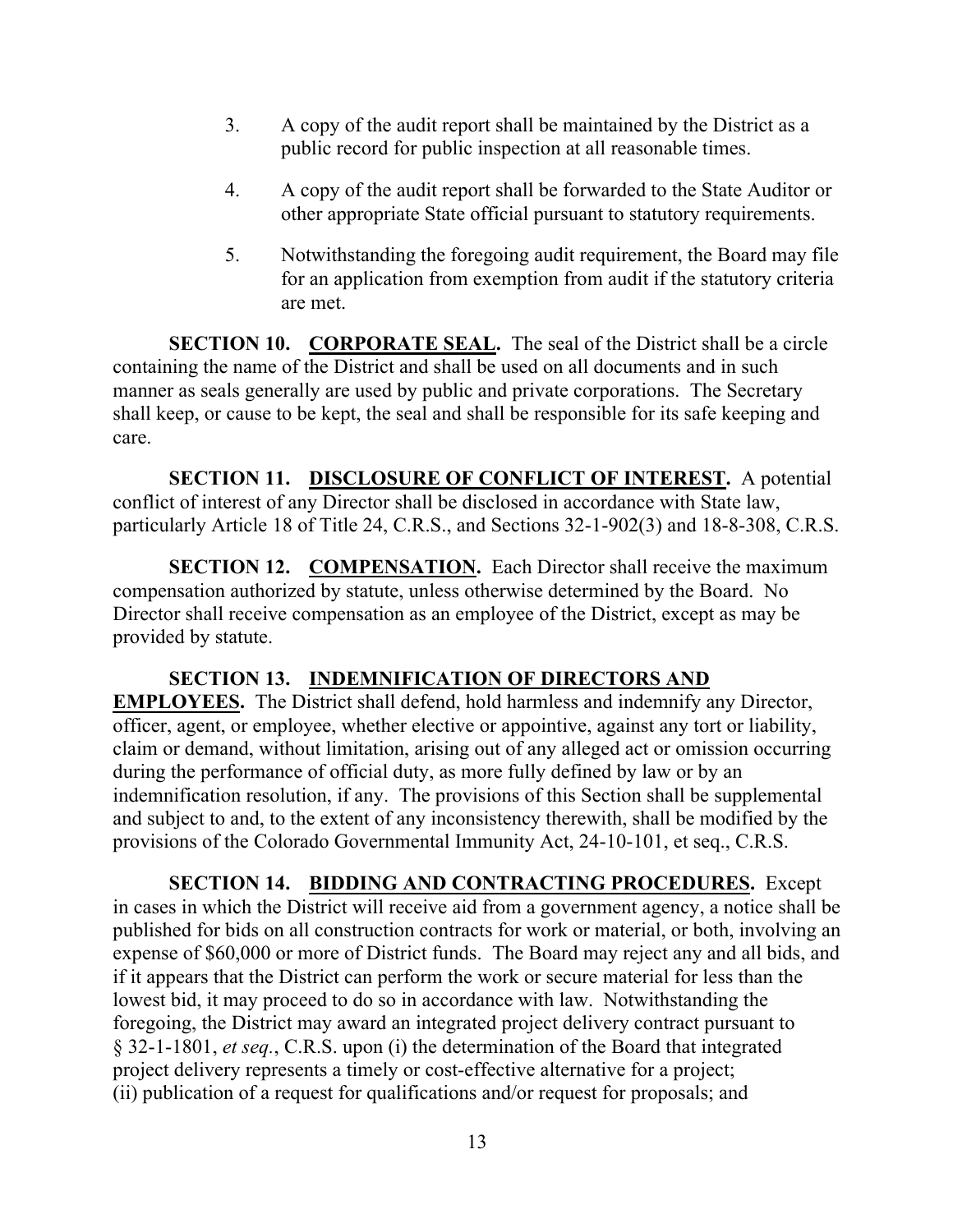(iii) compliance with Part 18 of Article 1, Title 32, C.R.S. All other statutory requirements relating to performance bonds, retainage, and similar matters shall also be complied with.

**SECTION 15. RECORDS MANAGEMENT.** The District shall comply with, and adopt and maintain policies as necessary for compliance with, applicable records retention, destruction, and disclosure requirements, including the Colorado Open Records Act, State Archives and Public Records law, and various consumer privacy legislation. The District manager or his or her designee is hereby designated as the Official Custodian of Records pursuant to the Open Records Act. In the event there is any question as to whether the District is permitted to comply with an Open Records Act request, the Custodian of Records shall forward such request to the District's legal counsel. Copies of records shall be furnished at a cost of \$.25 per standard page. The charge for providing a copy, printout or photograph of a public record in a format other than a standard page will be assessed at the actual cost of production. Additionally, in those cases where the location or existence of specific documents must be researched and the documents must be retrieved, sorted or reviewed for applicability to the request, and such process requires more than one hour of staff time, the Custodian may charge a research and retrieval fee not to exceed thirty dollars (\$30.00) per hour. The Custodian will not impose a charge for the first hour of time expended in connection with the research and retrieval of public records.

**SECTION 16. MODIFICATION OF BYLAWS.** These Bylaws may be altered, amended or repealed at any regular or special meeting of the Board to become effective immediately or at a subsequent date.

**SECTION 17. SEVERABILITY.** If any part or provision of these Bylaws is adjudged to be unenforceable or invalid, such judgment shall not affect, impair or invalidate the remaining provisions of these Bylaws, it being the Board's intention that the various provisions hereof are severable.

**SECTION 18. TERMINATION OF PRIOR BYLAWS.** These Bylaws amend, supersede and replace in their entirety all prior Bylaws, and any amendments thereto, previously adopted by the Board of Directors.